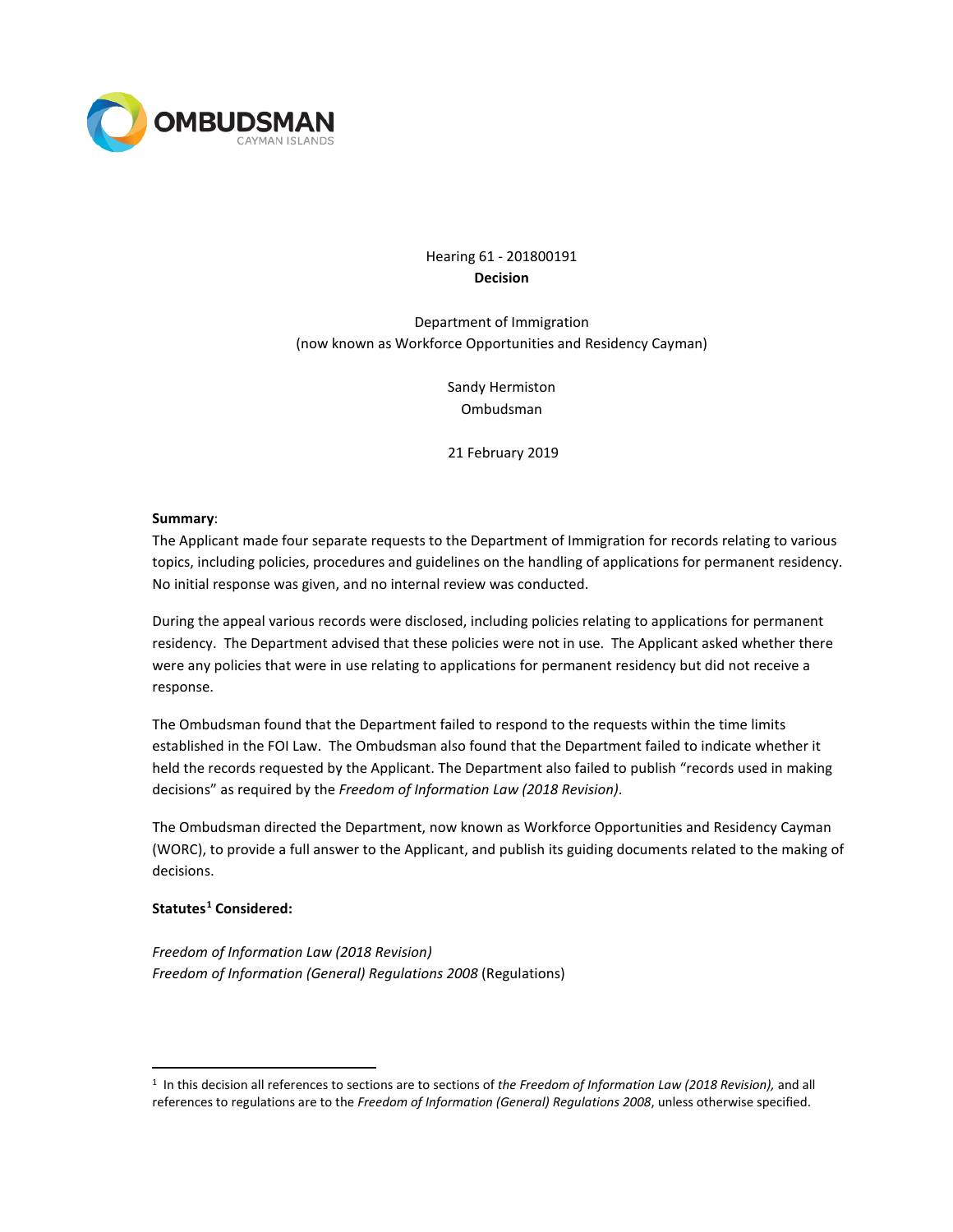### **Contents:**

# **A. INTRODUCTION**

- [1] Between 17 October and 30 November 2017, the Applicant made four requests to the Department of Immigration (the Department) under the Freedom of Information Law (2018 Revision) (FOI Law).
- [2] The requests were for a wide variety of records, including statistics, policies and guidance relating to removal directions, a Memorandum of Understanding (MOU) between the government of Cuba and the Cayman Islands, and the immigration file of a named individual on whose behalf the Applicant was acting.
- [3] One request, dated 1 November 2017, was for policy, guidance and staff training documents used to process applications for permanent residence (PR) including by persons of independent means, visitor permission, residence certificates for persons of independent means, certificates of direct investment, certificates of specialist caregiver, certificates of substantial business presence, work permits (including temporary, business and visitor work permits), the right to be Caymanian, and deportation orders.
- [4] The Department did not respond to the requests and the Applicant appealed all four cases. The appeals were accepted between 24 January and 1 March 2018, and merged into a single appeal for administrative convenience.
- [5] My staff had numerous communications and meetings with two consecutive Information Managers (IMs) to determine the position of the Department vis-à-vis the requests. When no progress was made by the end of March 2018, the Applicant requested that a formal hearing be commenced.
- [6] In April, I hosted a meeting with the new IM, senior departmental and ministerial staff to express my concerns about the Department's failure to respond to these and a number of other outstanding requests. The Department and Ministry admitted to an acute lack of resources available for FOI Law requests and promised to make the Applicant's requests a matter of priority.
- [7] By the first week of May the requested immigration file was disclosed. A decision on the other parts of the requests was promised by 13 June 2018.
- [8] On 11 May a press release was issued in which the Chief Immigration Officer and the Chief Officer of the Ministry responsible for Immigration apologized publicly for the delays encountered in responding to FOI requests. As a result, the Applicant agreed to put the hearing of the appeal on hold.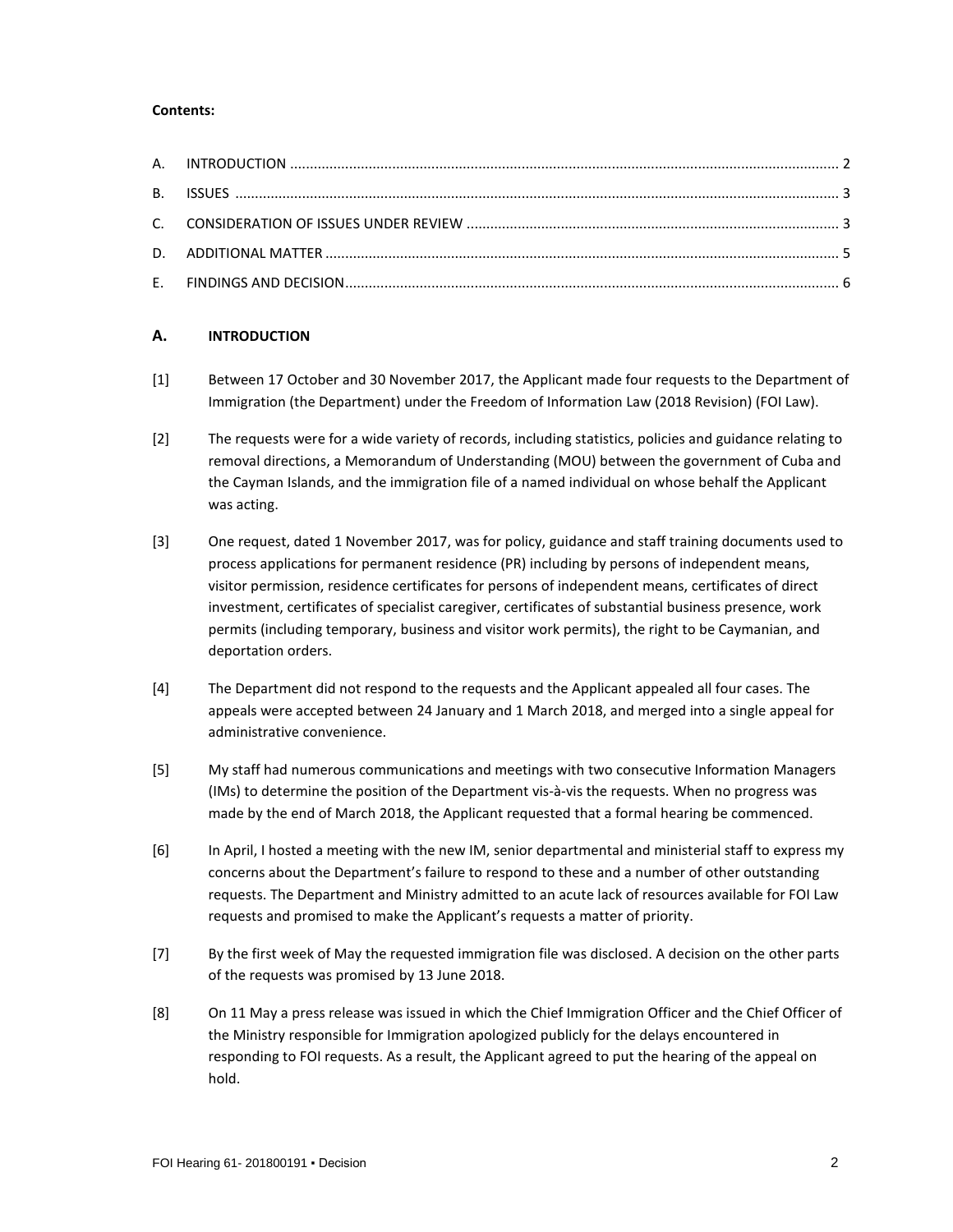- [9] On 20 June the Department disclosed policies and procedures relating to business staffing plans, Caymanian Status and PR, but also stated that these policies and procedures were not in use. The same day, the Applicant asked the Department to confirm "whether there are any policies in use in regards to the PR system as of today?"
- [10] Over the next several months the Department disclosed additional records such as a redacted version of the MOU, as well as unsigned Group Companies Directions (2016).
- [11] At the end of October 2018 the Applicant asked that the hearing be reconvened due to the lack of response to the question about which policies and procedures were currently in use by the Department.

# **B. ISSUES**

- [12] Two issues are under review:
	- **(a) Whether the public authority failed to respond to the application within the legislated timelines; and**
	- **(b) Whether the public authority failed to indicate that it holds a record.**

# **C. CONSIDERATION OF ISSUES UNDER REVIEW**

#### **(a) Whether the public authority failed to respond to the application within the legislated timelines.**

[13] Section 7(4) requires that public authorities respond to applications under the FOI Law,

*… as soon as practicable but not later than –*

*(a) thirty calendar days after the date of receipt of the application;*

- [14] The Department acknowledges that it responded outside the statutory timelines, and refers to the explanation provided to the Applicant on 10 April 2018, which pointed out several contributing factors, including:
	- Due a shortage of staff the outgoing IM had been assigned to a high-level project while also fulfilling the duties of Immigration Appeals Coordinator, and "FOI matters eventually became stagnant [around] September 2017";
	- Although the outgoing IM had announced her departure from the Department in advance, proper replacement arrangements were delayed until February 2018, due to strained resources;
	- The handover process between the outgoing and incoming IMs was too short; and
	- The Applicant's requests were very detailed and took a considerable amount of time to complete.
- [15] The incoming IM emphasized that she did "provide to the Applicant records as they became available", namely on 24 June, 25 July and 26 October 2018, but pointed to limited human resources in the light of the organizational changes underway at the Department.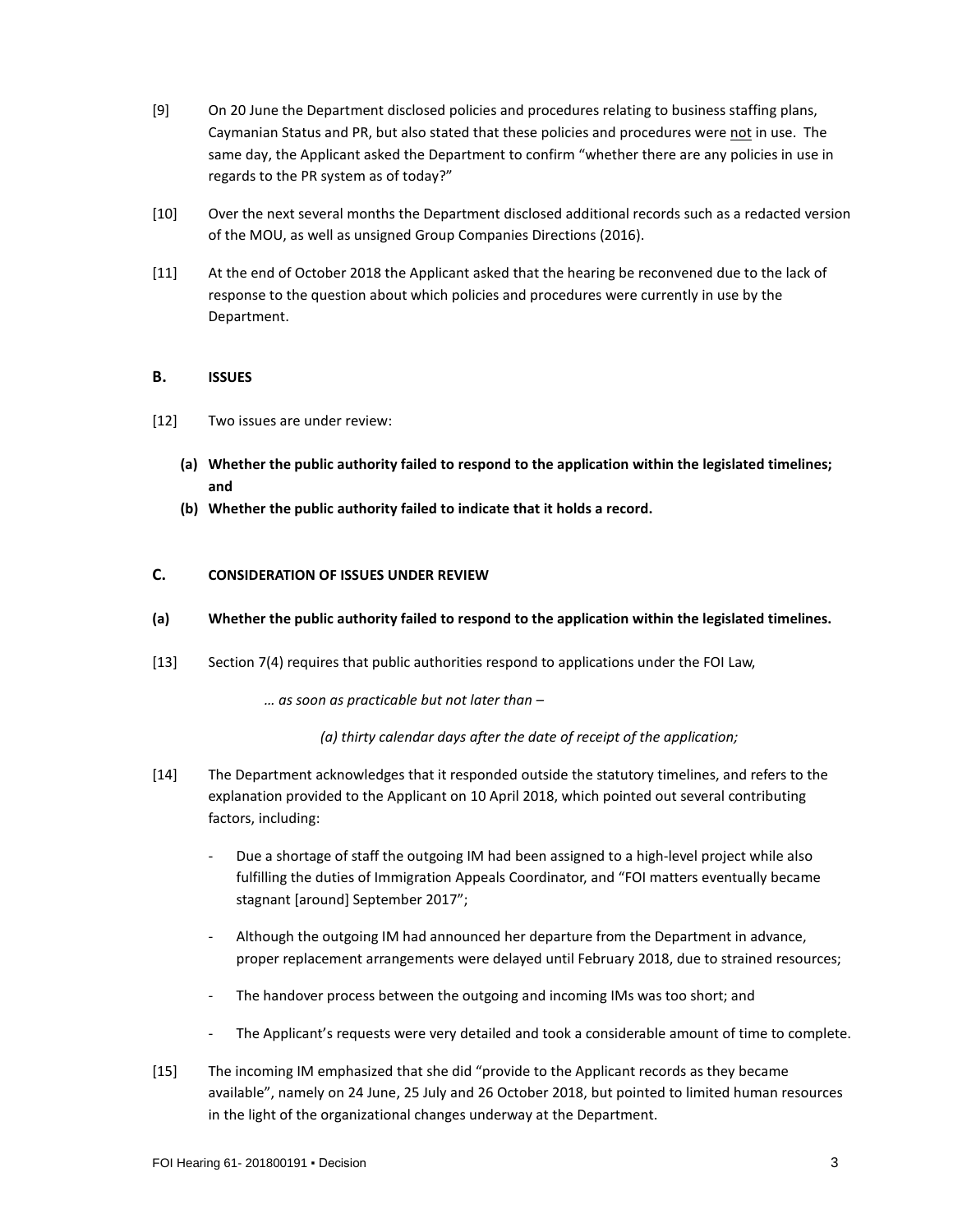- [16] There were significant delays throughout the request, internal review and appeal. For instance, delays of several months occurred in providing the MOU. It took over seven months for policies and procedures to be provided. To date the Department has not responded to the question of whether there are any additional or current policies regarding PR status.
- [17] Section 34(3) provides that an internal review must take place within thirty calendar days after the receipt of the application for review. The Applicant submitted a request for internal review to the Chief Officer. There is no evidence that the Chief Officer responded to the request.
- [18] I recognize that throughout the period in question the Ministry (and consequently the Department) were experiencing significant organizational changes with the creation of a new Customs and Border Control agency merging portions of customs and immigration as well as the establishment of Workforce Opportunities and Residency Cayman. However, these challenges do not exempt the agencies affected from the requirement to adhere to the law.
- [19] **Consequently, I find that the Department and its Chief Officer failed to respond to the Applicant within the statutory timelines.**

## **(b) Whether the public authority failed to indicate that it holds a record.**

[20] The Applicant pointed to the importance of understanding how a public authority reaches its decisions, as confirmed by the Chief Justice in *Hutchinson Green & Racs v Immigration Appeals Tribunal* [2015] 2 CILR 91 para 69:

> *In its reliance upon the logistical materials without affording the applicant the opportunity of responding to its intended application of them to her detriment, the [Immigration Appeals* Tribunal] *clearly failed to satisfy the requirements of procedural fairness imposed by the foregoing principles of natural justice.*

- [21] The Applicant argued it is incumbent upon the Department to make its policies freely available to the general public and noted such operational guidance is, for instance, available in the UK in relation to immigration, British citizenship and British Overseas Territories citizenship.
- [22] The Applicant listed a substantial number of important questions relating to the PR application form and process, which they asserted were poorly explained in the PR guidance, including for example the indeterminate nature of some of the key concepts and questions used in the application process. They claimed that a lack of published policies by the Department increases the risk that PR applications are assessed subjectively, and decisions are made inconsistently.
- [23] Against this background the Applicant asserted that it is important for the public to know whether all existing policies were disclosed by the Department. The Applicant pointed to the IM's communication of 20 June 2018 which stated that the provided business staffing plans, Cayman Status and PR policies were "not in use".
- [24] The Applicant pointed out that PR grant letters issued by the Caymanian Status and Permanent Residency Board since 2 May 2018 refer to "current Board policy" relating Permanent Residents who sell their property. The Applicant claimed that it is not clear what policies are referred to in these letters, since the ones disclosed were said to be "not in use".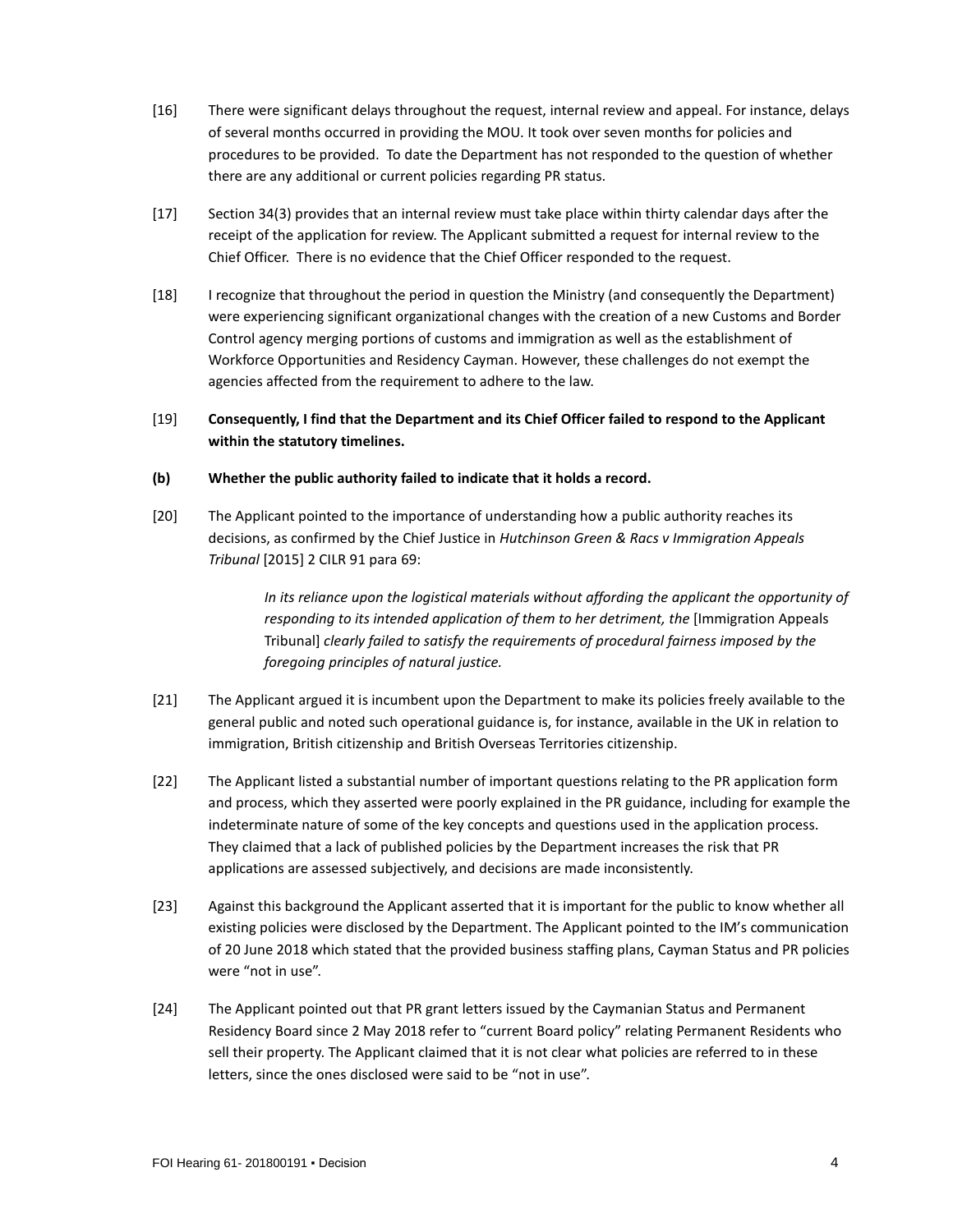- [25] The statement that the disclosed policies are "not in use" provokes more questions than it answers. This ambiguity is exacerbated by the unexplained reference to "Board policy" in the PR letters. The Department's failure to explain what, if any, other policies, procedures or guidelines may exist – or may not exist – contravenes the requirement to respond to a request for records.
- [26] The sequence of events in this case demonstrates the need, not only for openness and transparency according to the letter of the law, but also in the spirit of the law. The Applicant and the public are entitled to know whether or not additional policies exist which have not yet been disclosed and also to be given a clear indication where no policy has yet been developed.
- [27] **I find that the Department failed to indicate whether or not it holds a record.**

## **D. ADDITIONAL MATTER**

[28] In large part, the Applicant's requests were for records that should have been readily at hand and easily disclosed. However, certain of these records should also – by law – have been published in accordance with section 5 which provides that the principal officer of each public authority must publish certain information and update it annually. The FOI Law's Schedule specifies what types of information must be published and kept up-to-date in the publication scheme, namely (my emphasis):

> *(d) a statement of the records specified in subparagraph (e) being records that are provided by the public authority for the use of, or which are used by the authority or its officers in making decisions or recommendations, under or for the purposes of, an enactment or scheme administered by the authority with respect to rights, privileges or benefits, or to obligations, penalties or other detriments, to or for which persons are or may be entitled or subject;*

*(e) the records referred to in subparagraph (d), namely -*

*(i) manuals or other records containing interpretations, rules, guidelines, practices or precedents; and*

*(ii) records containing particulars of a scheme referred to in paragraph(d), not being particulars contained in an enactment or published under this Law.*

- [29] Members of the public have a reasonable expectation that policies, procedures and guidelines that steer decisions of public authorities be made publicly available. This is particularly true when their decisions have the potential to greatly affect the lives and livelihoods of individuals, such as the Department's decisions under the *Immigration Law*.
- [30] **Therefore, I find that the Department has not satisfied its statutory obligation in section 5 to publish "records … used … in making decisions," as required.**